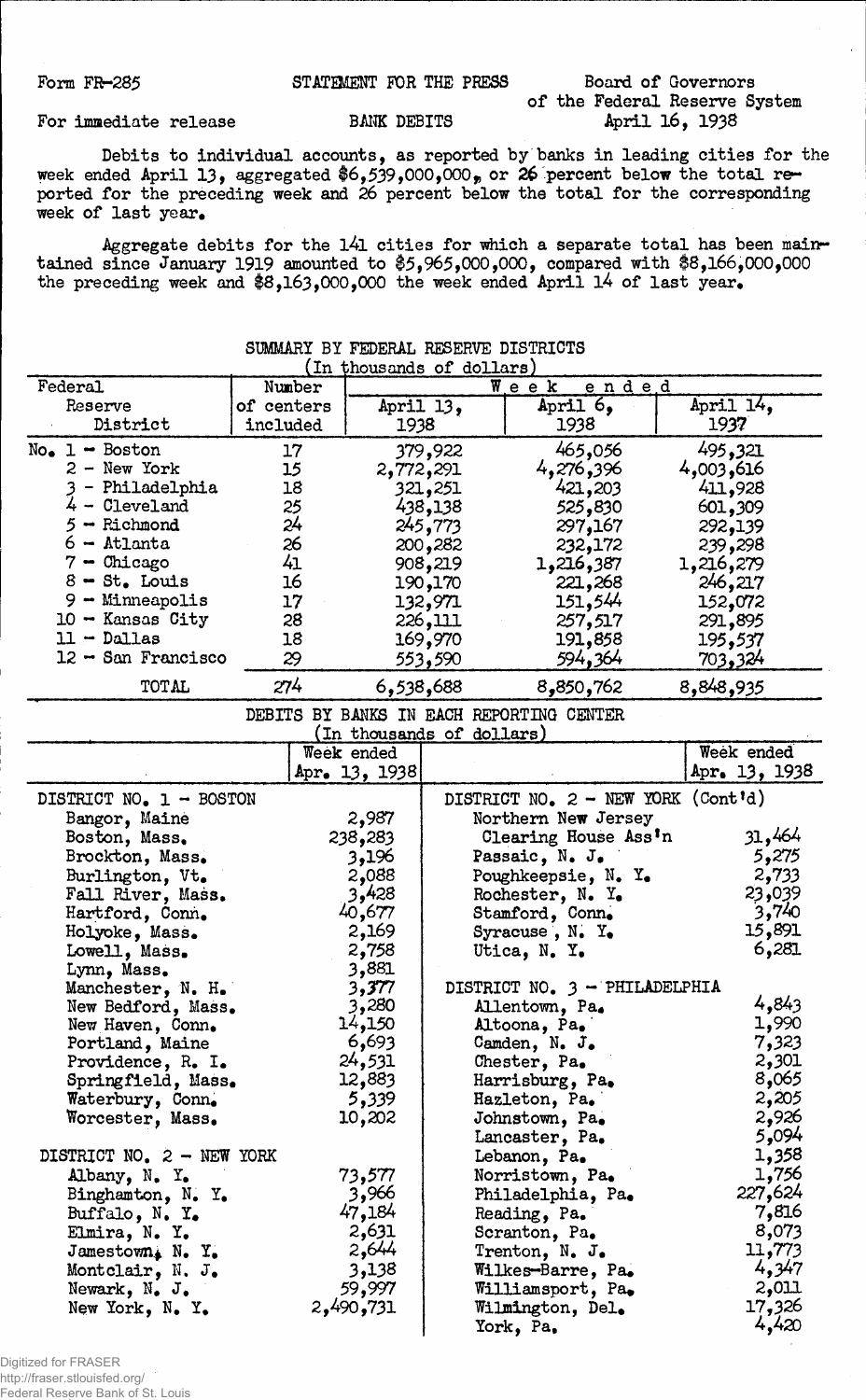Form FR-285-a

# DEBITS BY BANKS IN EACH REPORTING CENTER

 $\mathcal{L}_{\mathcal{A}}$ 

Ļ

 $\mathcal{F}(\mathbf{f})$  :

 $\bar{z}$ 

| (In thousands of dollars)                |                |                                             |                |  |  |
|------------------------------------------|----------------|---------------------------------------------|----------------|--|--|
|                                          | Week ended     |                                             | Week ended     |  |  |
|                                          | Apr. 13, 1938  |                                             | Apr. 13, 1938  |  |  |
| DISTRICT NO. 4 - CLEVELAND               |                | DISTRICT NO. $6 - \text{ATLANTA}$ (Cont'd)  |                |  |  |
| Akron, Ohio                              | 11,756         | Elberton, Ga.                               | 289            |  |  |
| Butler, Pa.                              | 1,901          | Hattiesburg, Miss.                          | 988            |  |  |
| Canton, Ohio                             | 6,400          | Jackson, Miss.                              | 6,535          |  |  |
| Cincinnati, Ohio                         | 65,729         | Jacksonville, Fla.                          | 16,953         |  |  |
| Cleveland, Ohio                          | 107,325        | Knoxville, Tenn.                            | 5,839          |  |  |
| Columbus, Ohio                           | 40,787         | Macon, Ga.                                  | 2,761          |  |  |
| Dayton, Ohio                             | 13,105         | Meridian, Miss.                             | 1,872          |  |  |
| Erie, Pa.                                | 5,217          | Miami, Fla.                                 | 9,919          |  |  |
| Franklin, Pa.                            | 539            | Mobile, Ala.                                | 6,244          |  |  |
| Greensburg, Pa.                          | 1,251          | Montgomery, Ala.                            | 3,506          |  |  |
| Hamilton, Ohio                           | 1,959          | Nashville, Tenn.                            | 15,992         |  |  |
| Homestead, Pa.                           | 563            | Newnan, Ga.                                 | 301            |  |  |
| Lexington, Ky.                           | 3,986          | New Orleans, La.                            | 41,369         |  |  |
| Lima, Ohio                               | 3,029          | Pensacola, Fla.                             | 1,978          |  |  |
| Lorain, Ohio                             | 999            | Savannah, Ga.                               | 5,991          |  |  |
| Middletown, Ohio                         | 2,163          | Tampa, Fla.                                 | 5,924          |  |  |
| Oil City, Pa.                            | 1,962          | Valdosta, Ga.                               | 866            |  |  |
| Pittsburgh, Pa.                          | 124,141        | Vicksburg, Miss.                            | 1,788          |  |  |
| Springfield, Ohio                        | 3,639          |                                             |                |  |  |
| Steubenville, Ohio                       | 2,216          | DISTRICT NO. 7 - CHICAGO                    |                |  |  |
| Toledo, Ohio                             | 21,190         | Adrian, Mich.                               | 671            |  |  |
| Warren, Ohio                             | 1,967          | Aurora, Ill.                                | 2,241          |  |  |
| Wheeling, $W. \text{ Va}_\bullet$        | 6,140          | Battle Creek, Mich.                         | 2,752          |  |  |
| Youngstown, Ohio                         | 8,604          | Bay City, Mich.                             | 2,124          |  |  |
| Zanesville, Ohio                         | 1,570          | Bloomington, Ill.                           | 2,956          |  |  |
|                                          |                | Cedar Rapids, Iowa                          | 4,669          |  |  |
| DISTRICT NO. 5 - RICHMOND                |                | Champaign-Urbana, Ill.                      | 2,981          |  |  |
| Asheville, N. C.                         | 2,124          | Chicago, Ill.                               | 522,201        |  |  |
| Baltimore, Md.                           | 73,659         | Clinton, Iowa                               | 1,124          |  |  |
| Charleston, $S$ . $C$ .                  | 3,796          | Danville, Ill.                              | 1,820          |  |  |
| Charleston, W. Va.                       | 9,044          | Davenport, Iowa                             | 4,499<br>3,425 |  |  |
| Charlotte, N. C.                         | 10,716         | Decatur, Ill.                               |                |  |  |
| Columbia, S. C.                          | 4,642          | Des Moines, Iowa                            | 20,180         |  |  |
| Cumberland, Md.                          | 1,666          | Detroit, Mich.                              | 141,454        |  |  |
| Danville, Va.                            | 1,501          | Dubuque, Iowa                               | 2,053<br>1,789 |  |  |
| Durham, N. C.                            | 4,816          | Elgin, Ill.                                 | 4,596          |  |  |
| Greensboro, N. $C_{\bullet}$             | 3,482<br>3,412 | Flint, Mich.<br>Fort Wayne, $Ind_{\bullet}$ | 6,529          |  |  |
| Greenville, $S_{\bullet}$ $C_{\bullet}$  | 1,736          | Gary, Ind.                                  | 3,515          |  |  |
| Hagerstown, Md.                          | 3,310          | Grand Rapids, Mich.                         | 9,488          |  |  |
| Huntington, W. Va.                       | 2,992          | Green Bay, Wis.                             | 3,039          |  |  |
| Lynchburg, Va.<br>Newport News, Va.      | 1,566          | Hammond, Ind.                               | 1,378          |  |  |
| Norfolk, Va.                             | 9,522          | Indianapolis, Ind.                          | 970و36         |  |  |
| Portsmouth, Va.                          | 870            | Jackson, Mich.                              | 2,779          |  |  |
| Raleigh, N. C.                           | 7,530          | Kalamazoo, Mich.                            | 4,063          |  |  |
| Richmond, Va.                            | 27,912         | Lansing, Mich.                              | 3,688          |  |  |
| Roanoke, Va.                             | 4,549          | Manitowoc, Wis.                             | 1,364          |  |  |
| Spartanburg, $S_{\bullet}$ $C_{\bullet}$ | 1,678          | Mason City, Iowa                            | 2,509          |  |  |
| Washington, D. C.                        | 55,255         | Milwaukee, Wis.                             | 54,704         |  |  |
| Wilmington, N. C.                        | 1,986          | Moline, Ill.                                | 2,017          |  |  |
| Winston-Salem, N. C.                     | 8,009          | Muscatine, Iowa                             | 712            |  |  |
|                                          |                | Oshkosh, Wis.                               | 1,901          |  |  |
| DISTRICT NO. 6 - ATLANTA                 |                | Peoria, Ill.                                | 12,156         |  |  |
| Albany, Ga.                              | 1,108          | Rockford, Ill.                              | 4,994          |  |  |
| Atlanta, Ga.                             | 39,964         | Saginaw, Mich.                              | 3,867          |  |  |
| Augusta, Ga.                             | 3,390          | Sheboygan, Wis.                             | 3,019          |  |  |
| Birmingham, Ala.                         | 13,789         | Sioux City, Iowa                            | 8,116          |  |  |
| Brunswick, Ga.                           | 671            | South Bend, Ind.                            | 7,136          |  |  |
| Chattanooga, Tenn.                       | 8,983          | Springfield, Ill.                           | 4,781          |  |  |
| Columbus, Ga.                            | 2,693          | Terre Haute, Ind.                           | 4,346          |  |  |
| Dothan, Ala.                             | 569            | <b>Waterloo, Iowa</b>                       | 3,613          |  |  |

Digitized for FRASER http://fraser.stlouisfed.org/ Federal Reserve Bank of St. Louis